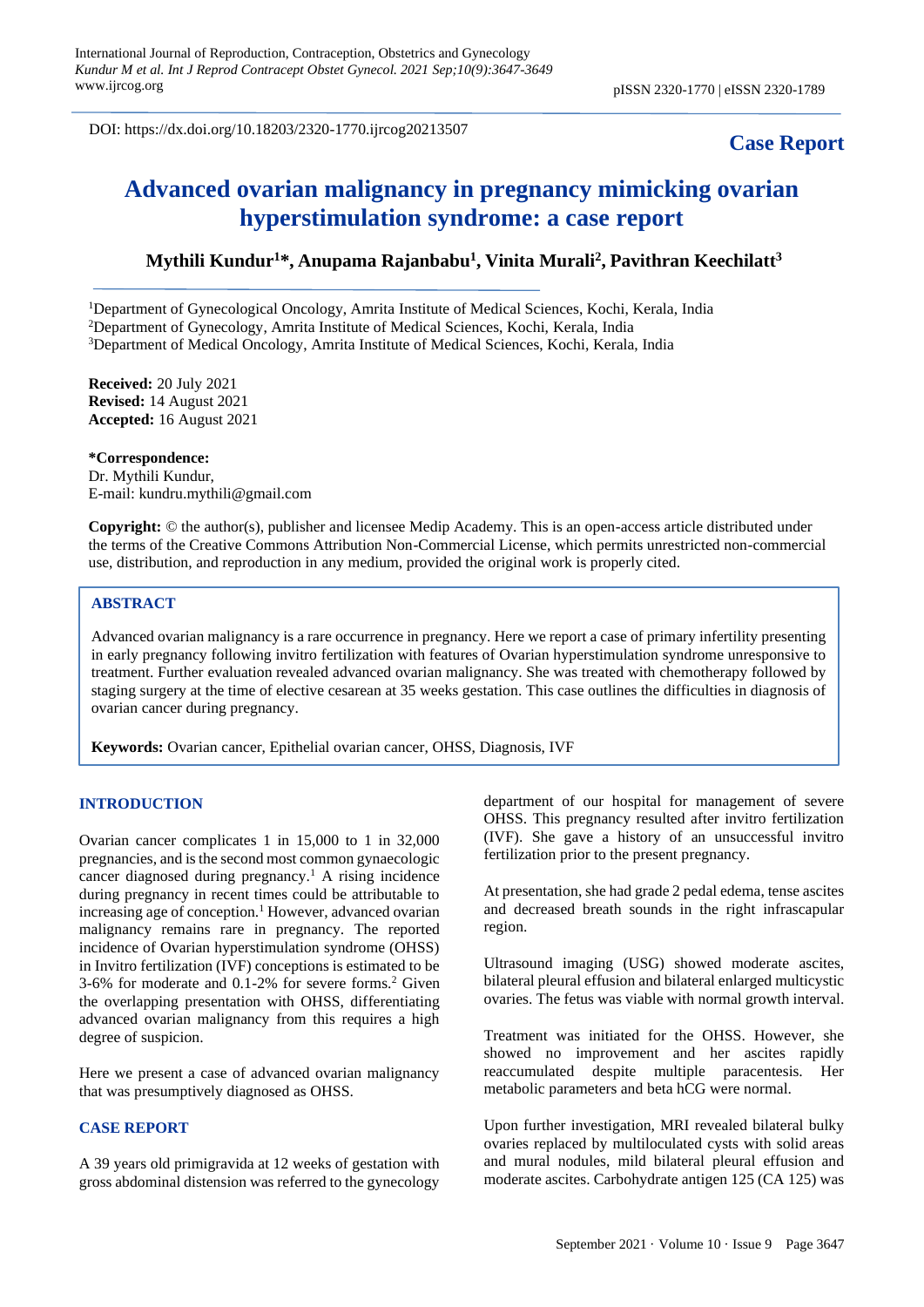5756 units/ml. All other tumour markers were normal. She was referred to Gynaecological oncology department for evaluation as the imaging was suspicious for ovarian malignancy.



# **Figure 1: MRI 2D FIESTA coronal section showing bilateral multicytic ovarian masses with solid areas, ascites and a gravid uterus.**

Evaluation at gynaecologic Oncology showed an enlarged left supraclavicular lymph node and fine needle aspiration cytology of the node revealed cells favouring adenocarcinoma. A diagnosis of carcinoma ovary stage IVB was made.

The case was discussed in a multidisciplinary tumour board. Pregnancy termination in view of advanced malignancy in early pregnancy was discussed with the patient and her husband but it was unacceptable to the them. Taking the patient's wishes into consideration, chemotherapy was started. She received 6 cycles of Paclitaxel and Carboplatin, the first dose at 14 weeks of gestation and the last at 31 weeks, with good clinical response.

She underwent elective caesarean section and debulking surgery for ovarian cancer at 35 weeks and 3 days of gestation. Optimal cytoreduction was achieved. A live female baby weighing 1.88kg was delivered.

Histopathology revealed poorly differentiated carcinoma, suggestive of serous carcinoma involving both ovaries and the omentum.

Patient was disease free for 9 months following which she developed a peritoneal recurrence for which second line chemotherapy with Gemcitabine and carboplatin was given.

5 months later, she had a second recurrence with extensive peritoneal carcinomatosis. Further chemotherapy was given with Lipodox and carboplatin, but she succumbed to the disease 2 years after the initial diagnosis.

## **DISCUSSION**

Some studies have reported a higher incidence of ovarian malignancy among infertile women. However, studies and systematic reviews show no association between the use of fertility treatments and invasive ovarian cancer compared to subfertile control groups.<sup>3</sup>

The diagnosis of ovarian malignancy in pregnancy is no less challenging than its management. Its symptoms are vague, more so in gravid women. This patient was mistakenly diagnosed as OHSS. This rare and misleading presentation has only been reported in two prior cases.<sup>4</sup> Physiological symptoms associated with pregnancy including nausea, vomiting, abdominal discomfort, loss of appetite, shortness of breath and fatigue overlap with ovarian cancer and OHSS. Pain abdomen, Ascites, pleural effusion and enlarged ovaries raise a suspicion of OHSS in IVF pregnancies.

CA 125 as a tumour marker is elevated in 80–90% of epithelial ovarian tumors. It is unreliable in pregnancy and maybe elevated in upto 10% of normal gravid women, predominantly in the first trimester.<sup>5,6</sup> In our case, CA 125 was markedly raised and offered the first clue to the diagnosis.

Laboratory parameters offer some insight only in more severe forms of OHSS with metabolic derangement, haemoconcentration and leucocytosis. All of these remained normal in this patient.

Routine ultrasound examination is integral to modern obstetrics and has led to increased detection of adnexal lesions that occur in 1-5.3% of pregnancies.<sup>7</sup> Of these a mere 2-5% are malignant.<sup>8</sup> A finding of bulky ovaries in the setting of an IVF pregnancy in this case mislead her to be diagnosed as OHSS. Presence of solid areas, persistence of the ovarian lesions beyond the first trimester, ascites not responsive to standard OHSS treatment should prompt further evaluation.

MRI is the optimal higher imaging to characterize these lesions in pregnancy as it avoids radiation exposure. The Assessment of Different Neoplasms in the Adnexa Magenetic resonance (ADNEX MR) scoring system showed 80% accuracy in cancer detection.<sup>1</sup> In our case, it was only on imaging by MRI that the diagnosis of ovarian cancer was considered.

Reaching a conclusive diagnosis at the earliest is paramount for two reasons- surgical intervention where possible is ideal between 16-20 weeks of gestation and in advanced malignancy, termination of pregnancy is a reasonable option prior to 20 weeks.<sup>9</sup>

## **CONCLUSION**

Ovarian malignancy in pregnancy usually presents in early stage but can rarely present as advanced malignancy. The